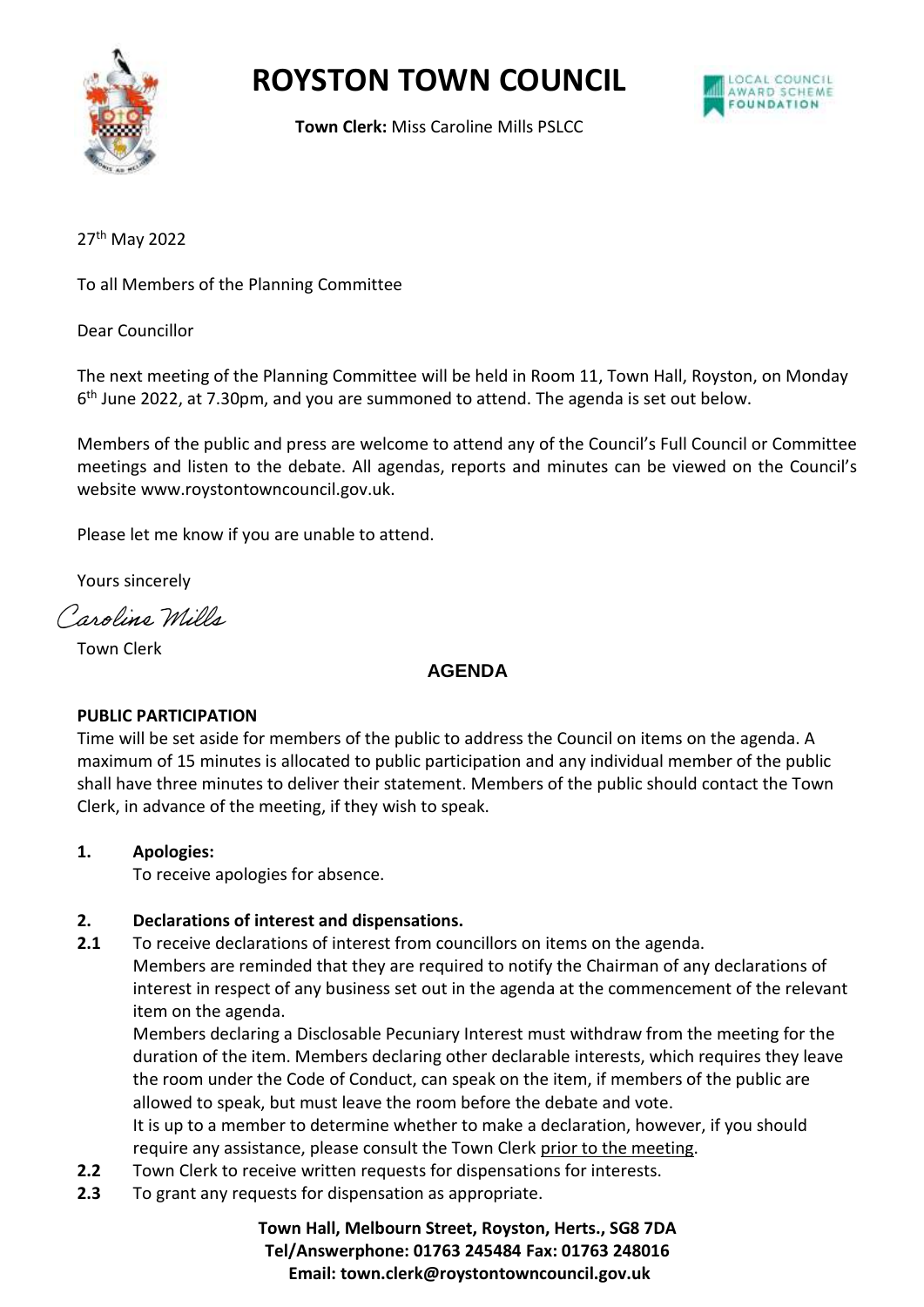### **3. Minutes:**

To approve as a correct record the minutes of the meeting of the Planning Committee held on:

Monday 16<sup>th</sup> May 2022 (minutes 47/23 to 52/23, copy enclosed).

## **4. To consider and formulate a response to the following planning applications:**

- a) 22/01207/FPH 57 Green Drift, Royston, Hertfordshire, SG8 5BX Full Permission Householder: Single storey rear extension following demolition of existing conservatory.
- b) 22/01202/FP 67-69 High Street and 48, Upper King Street, Royston, Hertfordshire Full Planning Permission: Enlargement of existing dental practice through the change of use of No. 48 Upper King Street from Residential (Use Class C3) to Dental Practice (Use Class E(e)) , erection of waiting room (with demolition of existing entry porch of No. 67-69 High Street and partial demolition of existing entry porch of No. 48 Upper King Street) with creation of an external bin store, removal of existing internal partition wall within No. 67-69 High Street, erection of interior walls and doors in No. 67-69 High Street to create consultation rooms. Erection of railings and gate to rear elevation.
- c) 22/01203/LBC 67-69 High Street and 48, Upper King Street, Royston, Hertfordshire Listed Building Consent: Enlargement of existing dental practice through the change of use of No. 48 Upper King Street from Residential (Use Class C3) to Dental Practice (Use Class E(e)) , erection of waiting room (with demolition of existing entry porch of No. 67-69 High Street and partial demolition of existing entry porch of No. 48 Upper King Street) with creation of an external bin store, removal of existing internal partition wall within No. 67-69 High Street, erection of interior walls and doors in No. 67-69 High Street to create consultation rooms. Erection of railings and gate to rear elevation.
- d) 22/01263/LBC 1 Market Hill, Royston, Hertfordshire, SG8 9JL Listed Building Consent: Installation of front fascia sign and hanging sign.
- e) 22/01198/FPH 15 Green Street, Royston, Hertfordshire, SG8 7BB Full Permission Householder: Rear conservatory and WC following demolition of existing rear conservatory and WC.
- f) 22/01292/FPH 17 Melbourn Road, Royston, Hertfordshire, SG8 7DB Full Permission Householder: Single storey rear infill extension, first floor side/rear extensions and replace existing front elevation attached garage door with a bay window and insertion of patio doors to rear elevation to facilitate conversion of garage into habitable accommodation following demolition of existing rear conservatory.

**Town Hall, Melbourn Street, Royston, Herts., SG8 7DA Tel/Answerphone: 01763 245484 Fax: 01763 248016 Email: town.clerk@roystontowncouncil.gov.uk**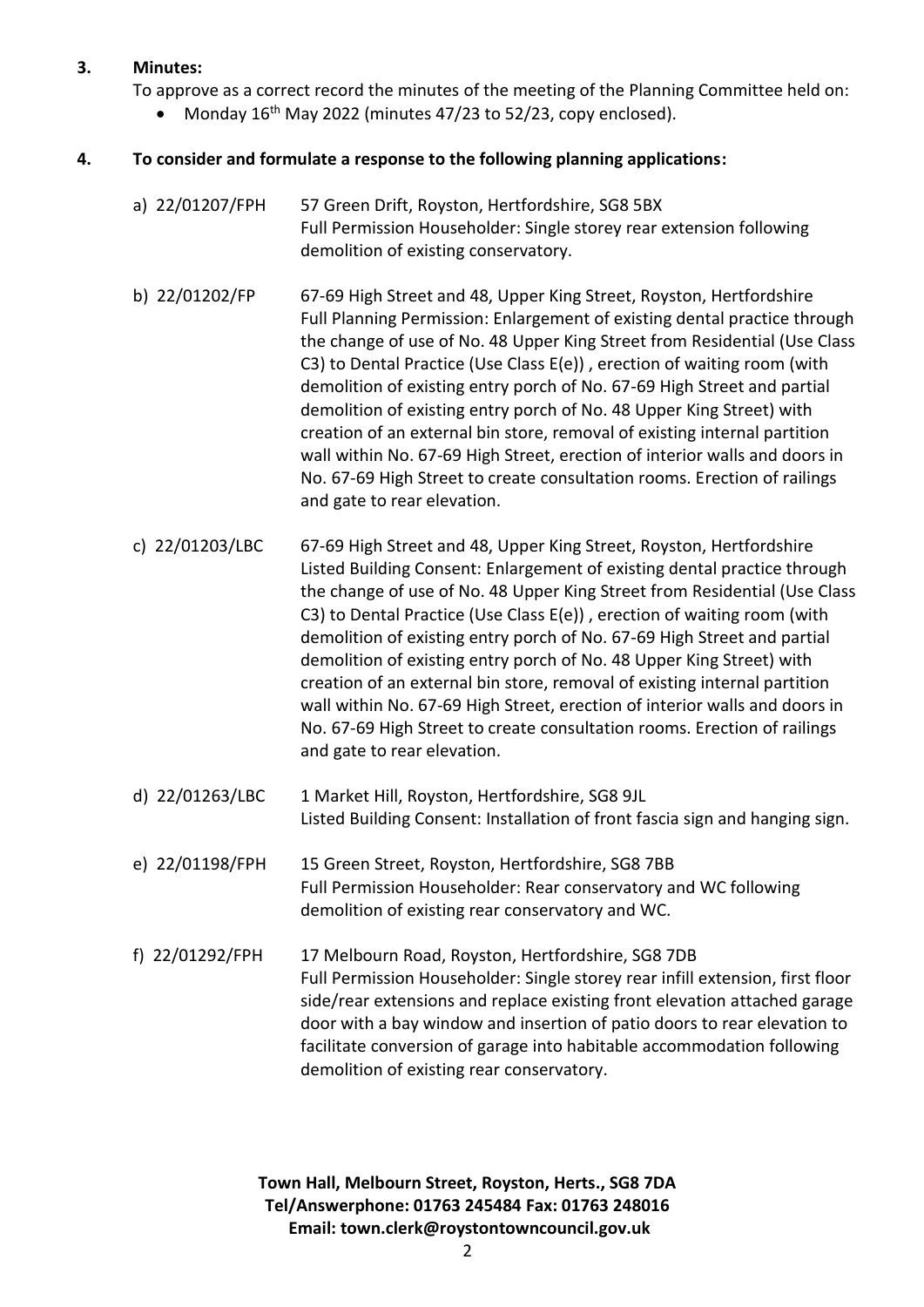- g) 22/01318/FPH 15 Ostler Court, Royston, Hertfordshire, SG8 5FH Full Permission Householder: Two storey side and single storey rear extension to existing attached garage to facilitate conversion into habitable accommodation.
- h) 22/01257/FPH 6 Sorrel Close, Royston, Hertfordshire, SG8 9TL Full Permission Householder: Replace existing front elevation attached garage door with bricks and a window to facilitate conversion of garage into habitable accommodation.
- i) 22/01342/TD Land at the rear of 33 and 35 Coombelands, Melbourn Road, Royston, Hertfordshire, SG8 7DW Telecommunications Determination: Installation of 15m monopole tower to support antenna, associated radio-equipment housing and ancillary development hitherto.

# **5. To report to Members the decisions made by the Chairman and Vice Chairman on the following applications:**

- a) 22/01072/FPH 14 Gower Road, Royston, Hertfordshire, SG8 5DU Full Permission Householder: Single storey rear extension to link main dwelling with existing detached stable block, insertion of rooflights to existing front and rooflights and dormer windows to existing rear roofslopes to facilitate conversion of loftspace into habitable accommodation and internal alterations to facilitate conversion of existing stable block into habitable accommodation. **Members of Royston Town Council raised NO OBJECTION to this application.**
- b) 22/01088/FPH 9 Hunters Way, Royston, Hertfordshire, SG8 9HG Full Permission Householder: Retention of duel pitched roof to detached garage (replacing flat roof). **Members of Royston Town Council raised NO OBJECTION to this application.**
- c) 22/01125/FPH 58 Newmarket Road, Royston, Hertfordshire, SG8 7HA Full Permission Householder: Single storey rear and first floor side extension over existing side elevation laundry room. **Members of Royston Town Council raised NO OBJECTION to this application.**
- d) 22/01066/FPH 2 Brampton Road, Royston, Hertfordshire, SG8 9TA Full Permission Householder: Single storey rear extension. **Members of Royston Town Council raised NO OBJECTION to this application.**
- **Town Hall, Melbourn Street, Royston, Herts., SG8 7DA Tel/Answerphone: 01763 245484 Fax: 01763 248016 Email: town.clerk@roystontowncouncil.gov.uk** e) 22/01045/FPH 7 Cowslip Close, Royston, Hertfordshire, SG8 9TJ Full Permission Householder: Single storey rear extension following demolition of existing conservatory. **Members of Royston Town Council raised NO OBJECTION to this application.**